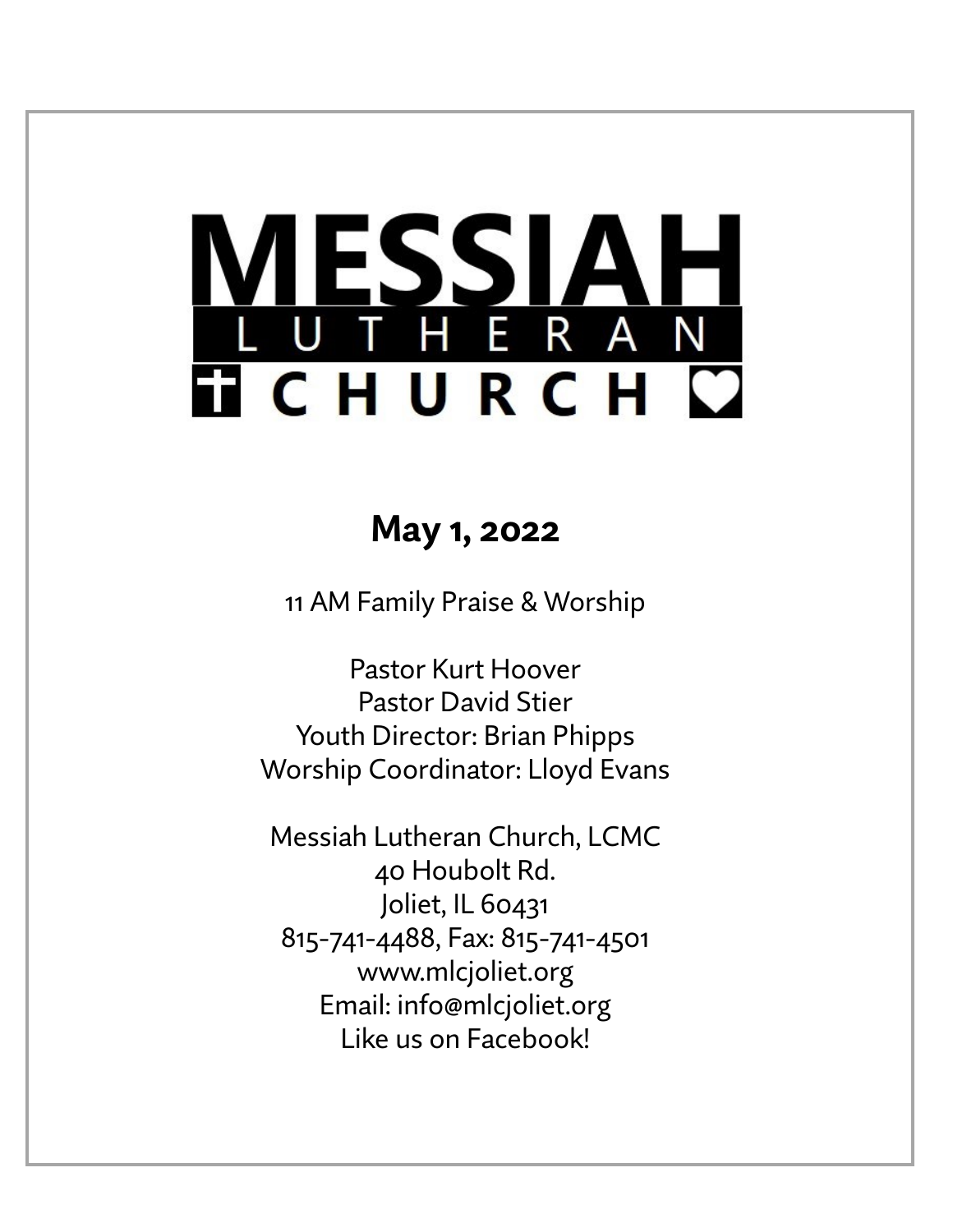## **WORSHIP TODAY**

## **Call To Worship**

## **Welcome/Announcements**

## **Worship Through Songs**

## **Worship Through Confession & Giving**

Text prayer requests to 815-369-0070

## **Children's Message**

## **Worship Through Hearing God's Word**

**Message** "Word of God Speak 1: Words are Powerful" By Kurt Hoover

## **Worship Through Song**

## **Prayers of Intercession**

## **Communion**

## **Worship Through the Lord's Prayer**

## **Closing Song**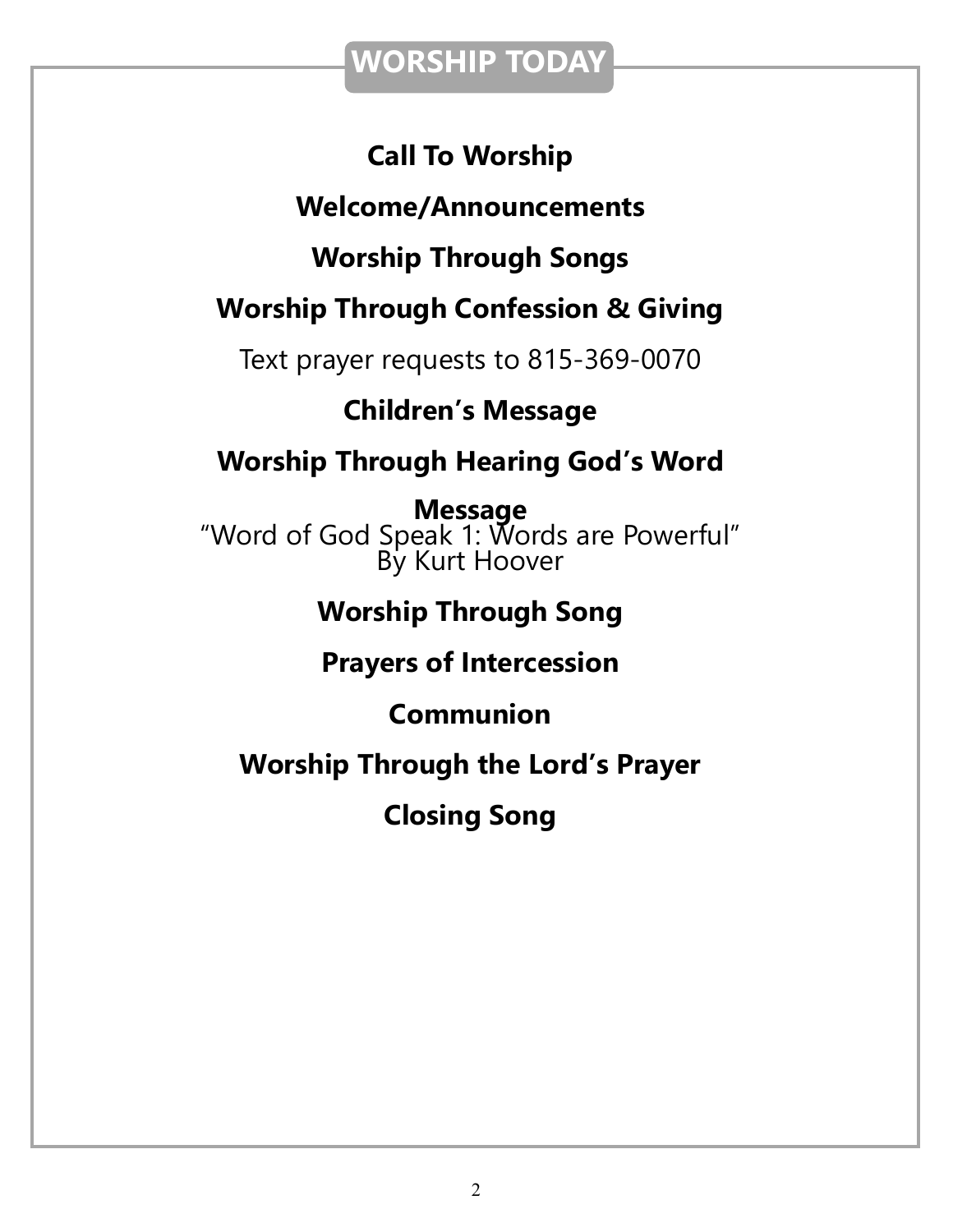#### **OUR OLD TESTAMENT LESSON Malachi 2:5-9 (NLT)**

*Reader: Tom Bond*

<sup>5</sup> "The purpose of my covenant with the Levites was to bring life and peace, and that is what I gave them. This required reverence from them, and they greatly revered me and stood in awe of my name. **<sup>6</sup>** They passed on to the people the truth of the instructions they received from me. They did not lie or cheat; they walked with me, living good and righteous lives, and they turned many from lives of sin.

<sup>7</sup> "The words of a priest's lips should preserve knowledge of God, and people should go to him for instruction, for the priest is the messenger of the Lord of Heaven's Armies. <sup>8</sup> But you priests have left God's paths. Your instructions have caused many to stumble into sin. You have corrupted the covenant I made with the Levites," says the Lord of Heaven's Armies. **<sup>9</sup>** "So I have made you despised and humiliated in the eyes of all the people. For you have not obeyed me but have shown favoritism in the way you carry out my instructions."

#### **OUR FIRST GOSPEL LESSON John 9:1-7 (NIV)**

As he went along, he saw a man blind from birth. **<sup>2</sup>** His disciples asked him, "Rabbi, who sinned, this man or his parents, that he was born blind?"

<sup>3</sup> "Neither this man nor his parents sinned," said Jesus, "but this happened so that the works of God might be displayed in him. **<sup>4</sup>** As long as it is day, we work. **<sup>5</sup>** While I am in the world, I am the light of the world."

**<sup>6</sup>** After saying this, he spit on the ground, made some mud with the saliva, and put it on the man's eyes. **<sup>7</sup>** "Go," he told him, "wash in the Pool of Siloam" (this word means "Sent"). So the man went and washed, and came home seeing.

#### **OUR SECOND GOSPEL LESSON John 9:24-34 (NIV)**

 $24$  A second time [the Pharisees] summoned the man who had been blind. "Give glory to God by telling the truth," they said. "We know [Jesus] is a sinner."

**<sup>25</sup> He replied, "Whether he is a sinner or not, I don't know. One thing I do know. I was blind but now I see!"**

 $26$  Then they asked him, "What did he do to you? How did he open your eyes?"

<sup>27</sup> He answered, "I have told you already and you did not listen. Why do you want to hear it again? Do you want to become his disciples too?"

28 Then they hurled insults at him and said, "You are this fellow's disciple! We are disciples of Moses!  $^{29}$  We know that God spoke to Moses, but as for this fellow, we don't even know where he comes from."

<sup>30</sup> The man answered, "Now that is remarkable! You don't know where he comes from, yet he opened my eyes.<sup>31</sup> We know that God does not listen to sinners. He listens to the godly person who does his will.<sup>32</sup> Nobody has ever heard of opening the eyes of a man born blind.  $33'$  If this man were not from God, he could do nothing."

 $34$  To this they replied, "You were steeped in sin at birth; how dare you lecture us!" And they threw him out.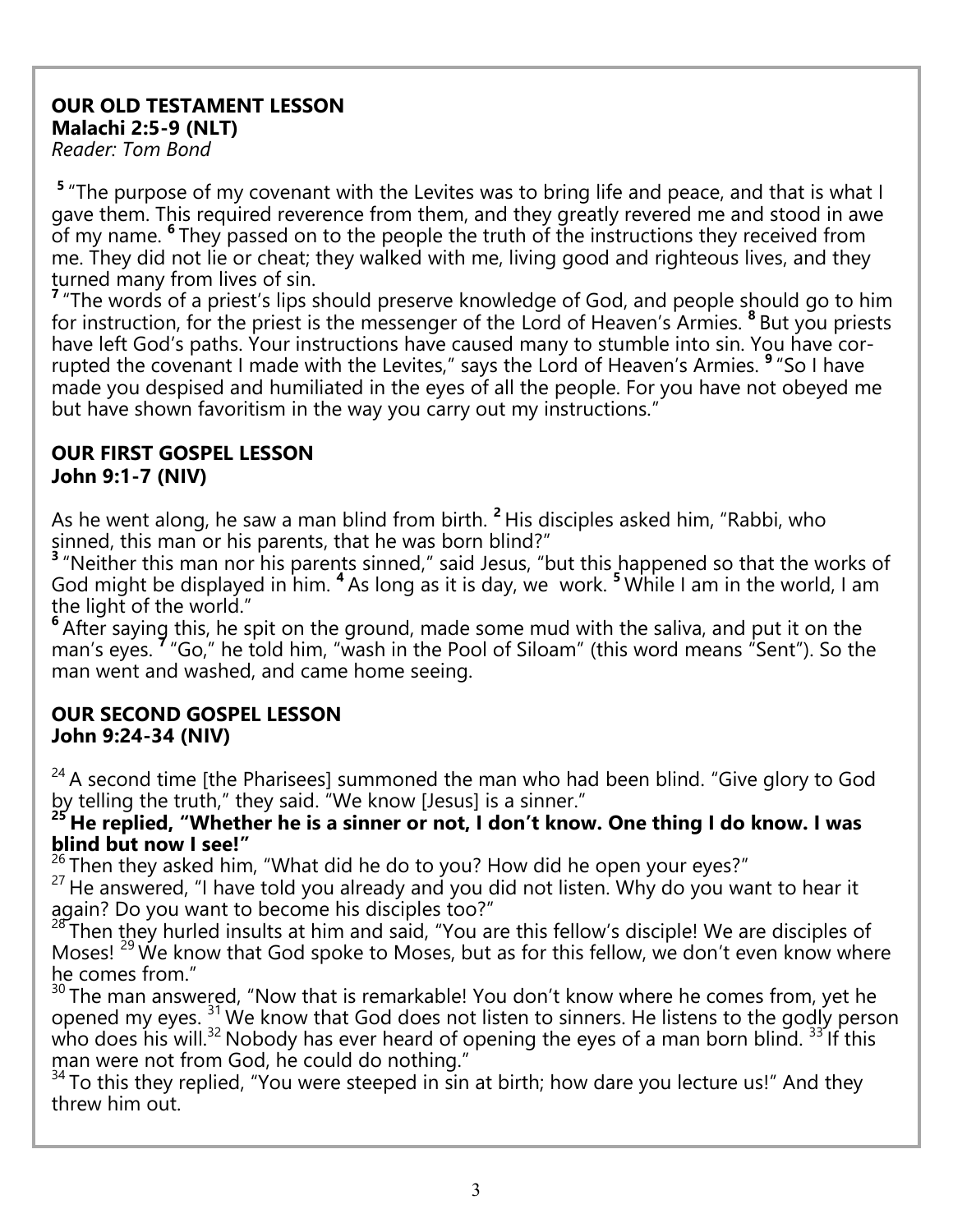## **ANNOUNCEMENTS**

## **MLC NEWS**

#### **CONNECT WITH MESSIAH**

We have a new way that you can connect with us! You can use this QR code to let us know you're new, tell us that you're interested in next steps at MLC, submit prayer requests, fill out a connection card, and give online. Scan it now to connect with MLC.



#### **ONLINE GIVING**

Online giving is an easy way to give to MLC, and there are three ways to do it: 1) Go to this link: churchcenter.com/giving 2) Download the Church Center app on your phone or tablet. 3) Text your dollar amount (with a dollar sign in front of it) to 84321.

#### **OFFICE HOURS**

Our office hours are from 9am-3pm Mon-Fri. Saturdays and evenings by appointment.

## **GET INVOLVED**

#### **MESSIAH QUILTERS**

Our next meeting will be on Tuesday, May 3rd, 2022 from 9 am – 12 pm. We have so many quilts ready to be tied and you don't need any sewing or quilting experience to help us. If you are unable to join us and would like to sew at home, we have kits ready for you to sew.

We are in need of any size sheets. Please be sure they are without rips, tears or stains. We can also use the pillowcases as we stuff them with our fabric scraps and make dog/ cat beds for the animal shelter. There is a basket in the narthex to put them in. Contact Kathy Mueller (815-953-6601) at scpbklane@aol.com for more information or any questions you may have. Drop by and see what we are doing.

#### **MEMORY BEARS**

The Memory Bears Life Group meets together once a month to make teddy bears out of clothing from people who have passed away to comfort the grieving. We also make and sell bears once a year to raise money for supplies and children's charities. We would love to have you join us! We have jobs that do not require sewing as well as jobs that do. Please contact Cindi Souza (815-931-8478) for more information.

#### **MEAL TRAIN**

We all know someone who may be overwhelmed during a difficult time. Perhaps an ill-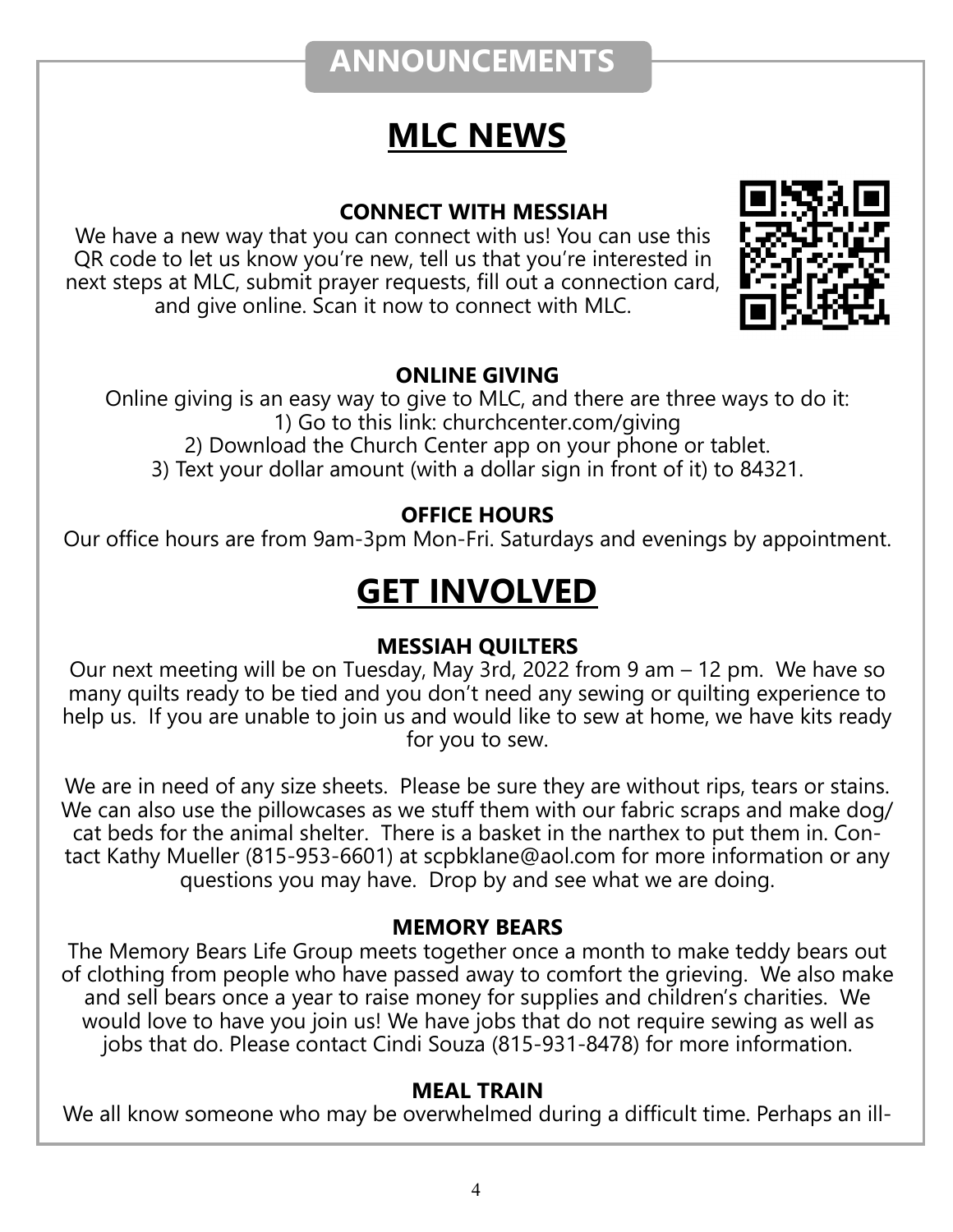ness, surgery, loss of a family member or a job or the challenge of a new baby. Messiah is forming a Meal Train for anyone who would like to prepare and deliver a meal or need a meal. To sign up for the Meal Train team or request a Meal Train, please visit mlcjoliet.org/meal-train.

## **MLC MESSIAH KIDS**

#### **MESSIAH KIDS REMIND GROUP**

What is Remind? A texting program where can keep you updating on what's going on. Parents of Sunday School aged children (Kindergarten through sixth grade), you can join the Messiah Kids Remind group by texting the code mlcmk to 81010.

#### **MESSIAH KIDS SUNDAY SCHOOL**

Messiah Kids Sunday school continues today at 9:30 on the 2nd floor.

#### **MESSIAH KIDS SUNDAY 11 AM**

Messiah Kids happens during the 11 am service, right after the children's message. Just sign in at the kiosk in the narthex.

#### **VACATION BIBLE SCHOOL IS BACK!**

VBS registration is NOW OPEN!! Kids entering 4 yr old preschool-6th grade are welcome to attend on June 6th-10th. All registrations and payments will be made online this year. Please visit the Messiah website for the link and more info. Volunteer signups are also online. We need help in all areas all week and also for our Sunday Funday on June 12th after the 11:00 service. Please like our Facebook page **Messiah Lutheran Joliet VBS 2022** for updates and needs. Contact Lori Spielman at 708-204-9755 or [Lspielman75@yahoo.com](mailto:Lspielman75@yahoo.com) with any questions.

## **MLC STUDENT MINISTRY**

**HIGH SCHOOL SUNDAY SCHOOL (Sundays at 9:30 am)** HSSS continues this week.

#### **SUMMER CELEBRATION (Wednesdays from 6-8 pm in May)**

Summer is just around the corner! Lets celebrate the last month of school with a bash! Come by the church to hang out with your friends, eat dinner, play games, and have time to celebrate summer 2022

#### **MEXICAN FIESTA FUNDRAISER (May 15th from 10:45 am to 12:45 pm)**

Donations go towards student summer trips. The workers for this will be 7th-12th grades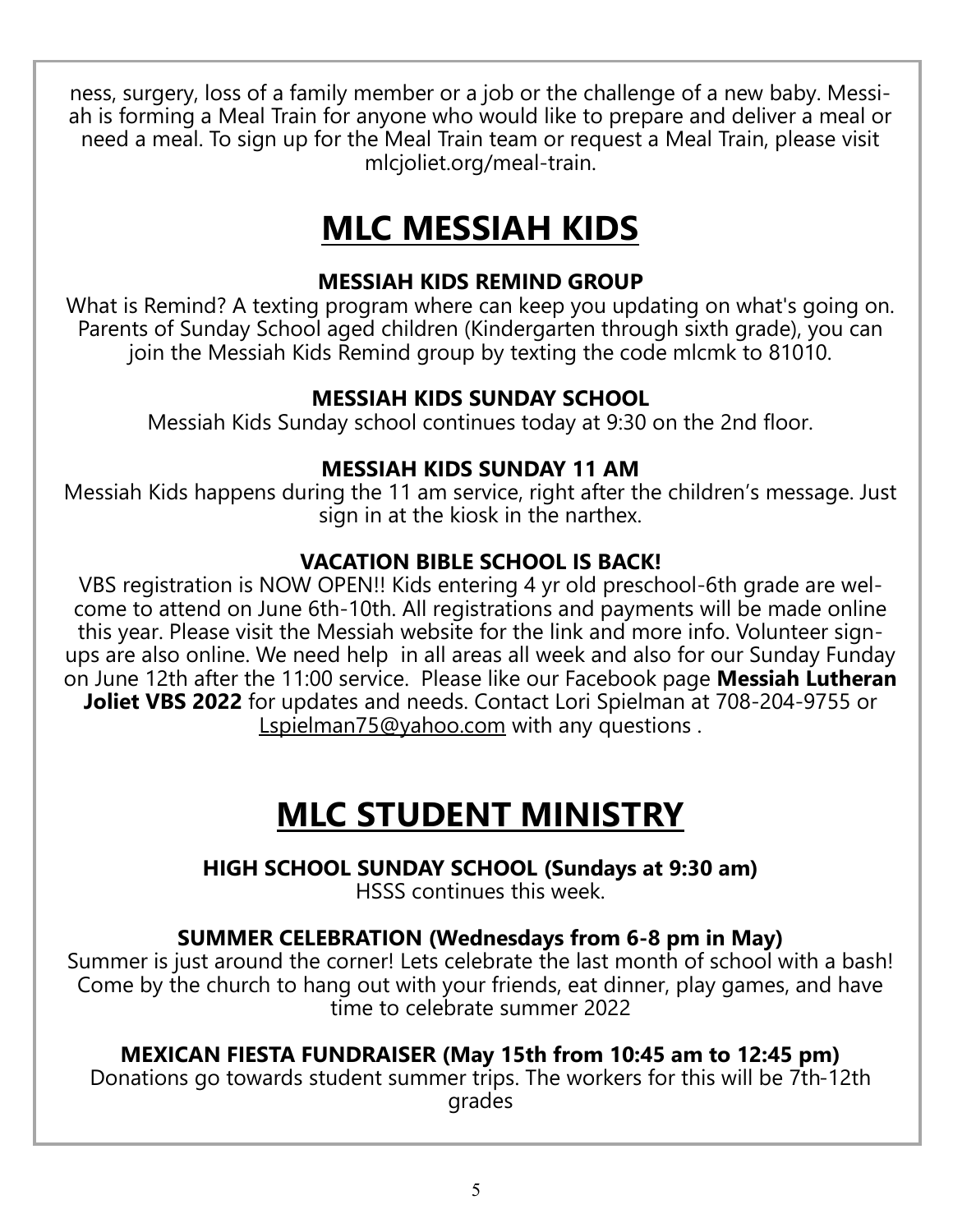#### **CENTER LAKE BIBLE CAMP (June 26th-July 1st)**

For 5th-8th grade. This is where students go to learn about the Bible while experiencing. God in nature. Be sure to come to the parent info meeting March 20th or sign up online at https://www.centerlake.org/middleschoolcamps.

#### **HIGH ADVENTURE TRIP (July 17th-July 23rd)**

For 9th-12th grade. This is a time for the High school to go to WV. to Alpine Ministries to experience God in nature and adventure. We will go white water rafting, repelling, and traverse a high ropes course. Need more info? Reach out to Brian at brian@mlcjoliet.org

## **EVENTS**

#### **STAY AND PLAY (Tuesdays 9:30 -11:30 am)**

Stay and Play is a weekly playgroup for kids 5 and under. Bring the kids and enjoy coffee on us, Feel free to bring snacks and drinks., Parent/caregiver must stay, Waiver required. Large open space to run and play Lots of toys and ride-ons. Check out the group on Facebook: facebook.com/groups/mlc.playgroup . Volunteers needed. Let the office know if you can help.

#### **PRAYER GROUP (Thursdays at 10 am)**

In the Fireside Room. Email pastor.stier@mlcjoliet.org for more information.

#### **INSIGHT ADULT BIBLE STUDY (Sundays at 9:30 am)**

Join us for a great time of fellowship and study of God's word in the fellowship hall.

#### **MEN'S BIBLE STUDY (Tuesday, May 10th at 6:30 pm)**

Hey guys, need to connect with other Christian men? Feeling that you are just missing something? After a lot of prayer and seeking God's will, Messiah will once again have a men's ministry. We're calling it Messiah Men. We'll meet a few times a month and even do some guy trips and gatherings. Come check us out! Our goal isn't to add another commitment to your life; it's to help ease your burden so you can be the man God wants you to be.

#### **DISCOVERING YOUR SPIRITUAL GIFTS**

Pastor Stier will be leading this three-week class starting Sunday, April 24th at 9:30 am. Every Christian has been given supernatural abilities called spiritual gifts to glorify God and be used by Him, and one day we will give an account for how well we used them. We read about them all over the New Testament, but the responsibility is on us to unwrap them and figure out where to use them. This class will not only help you understand what spiritual gifts are but will also help you discover yours and how to put them to use for God's glory. All are welcome. If you did the intensive 90 minute class in February, this class will still be good for you to attend, because we'll have more time to dig into what God is doing.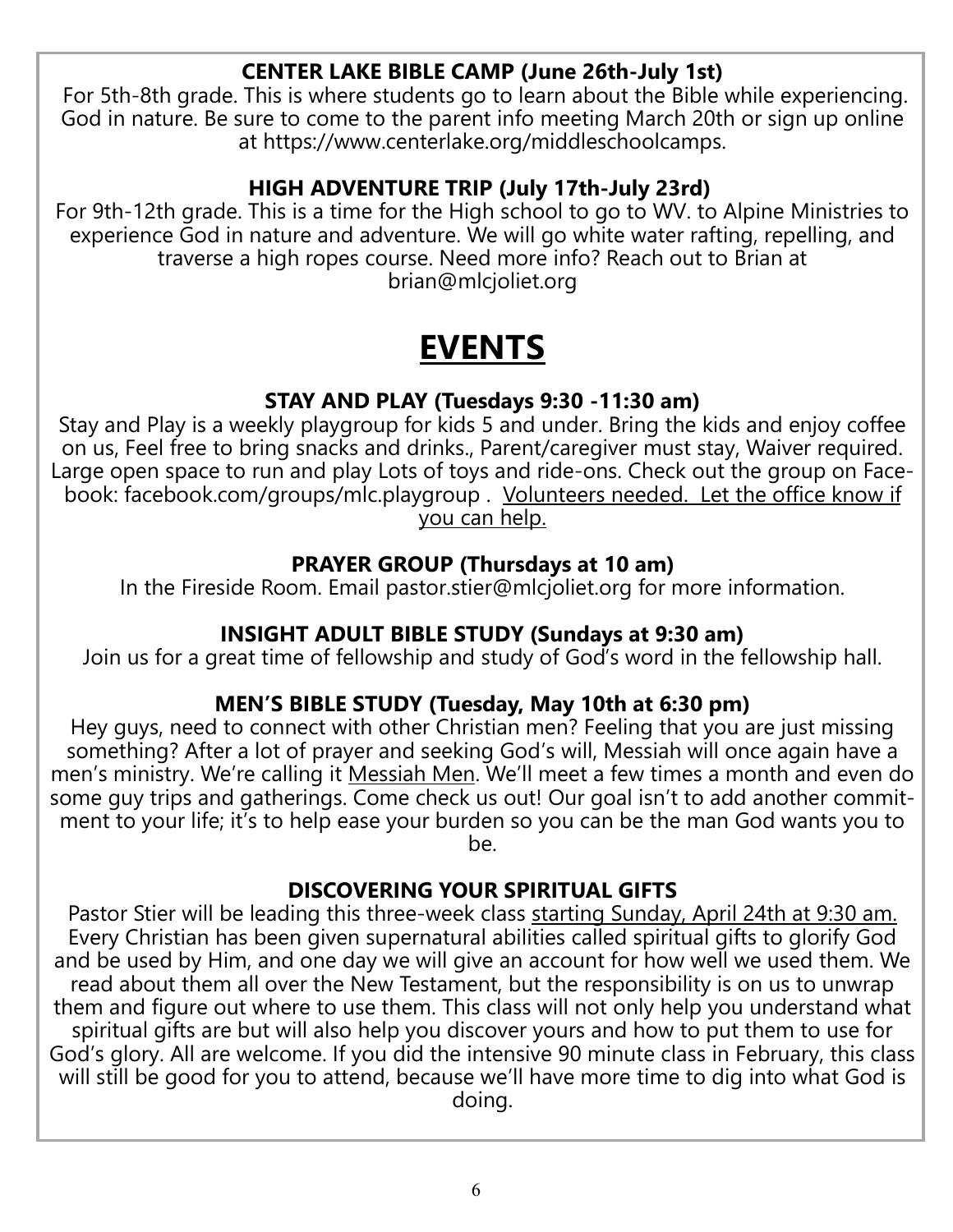#### **OWLS (May 10 at noon)**

To all you older, wiser, loving seniors, join us for a wonderful time of fellowship featuring the food of Chef Jesse and a painting time with Lynda Mahalik. There will be a freewill donation to cover the cost of the painting supplies. Please sign up in the narthex or call 815-741-4488 to let us know you're coming.

## **MAY SERMON SERIES**

#### **Word of God Speak**

May 1 - Theme: Words Are Powerful *The promise: God is love* May 8 - Truth Rings True *The promise: God is truth* May 15 - At a Loss for Words *The promise: God hears you* May 22 - Think Good Thoughts *The promise: the Holy Spirit guides you* May 29 - Perfect Unity *The promise: God's love is in us*

## **VACATION BIBLE SCHOOL JUNE 6-10** PRE-K - 6TH GRADE MUSIC; CRAFTS; SNACKS; **BIBLE STORIES & GAMES**